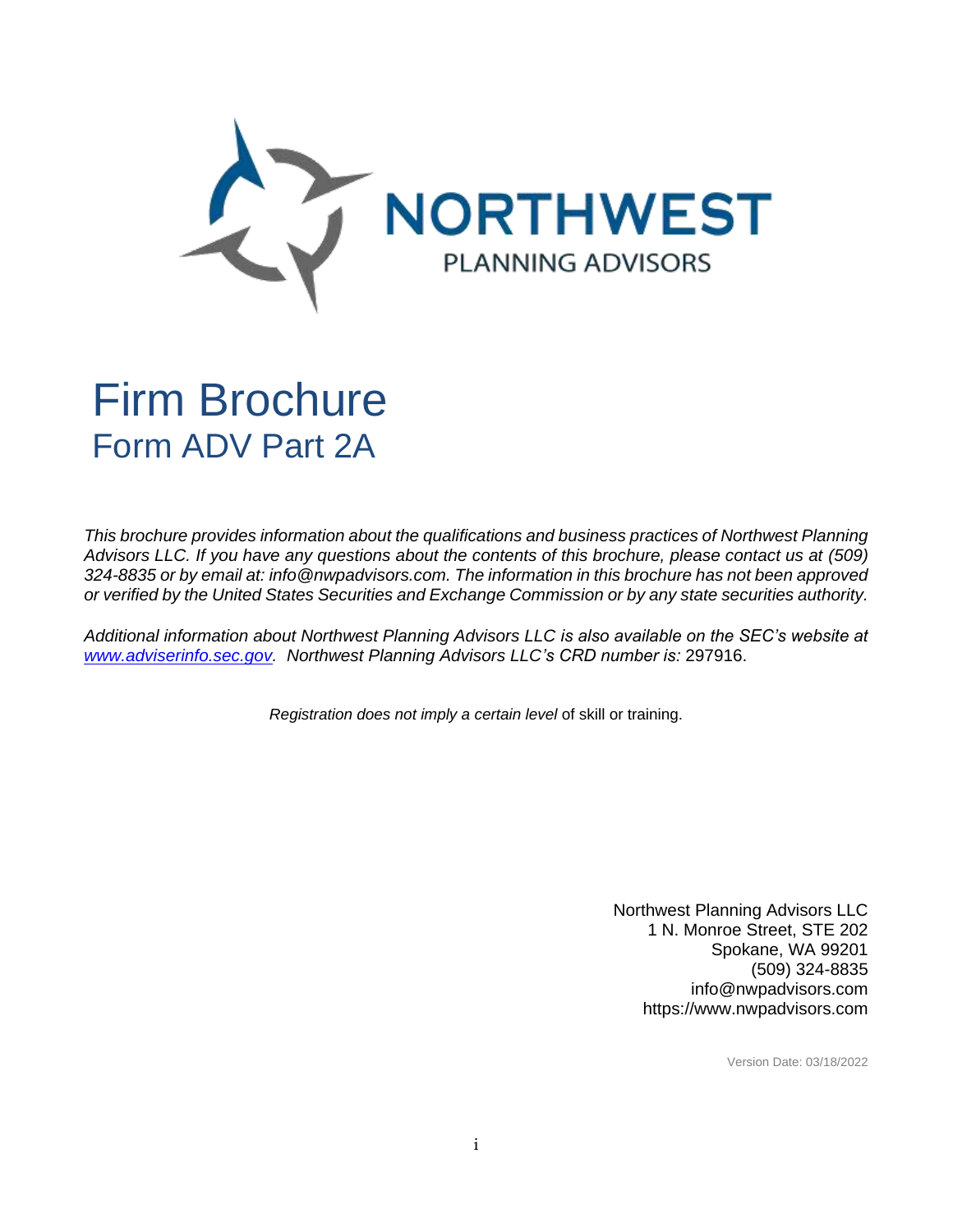## <span id="page-1-0"></span>**Item 2: Material Changes**

There are no material changes in this brochure from the last annual updating amendment of Northwest Planning Advisors LLC on March 11, 202. Material changes relate to Northwest Planning Advisors LLC's policies, practices or conflicts of interests.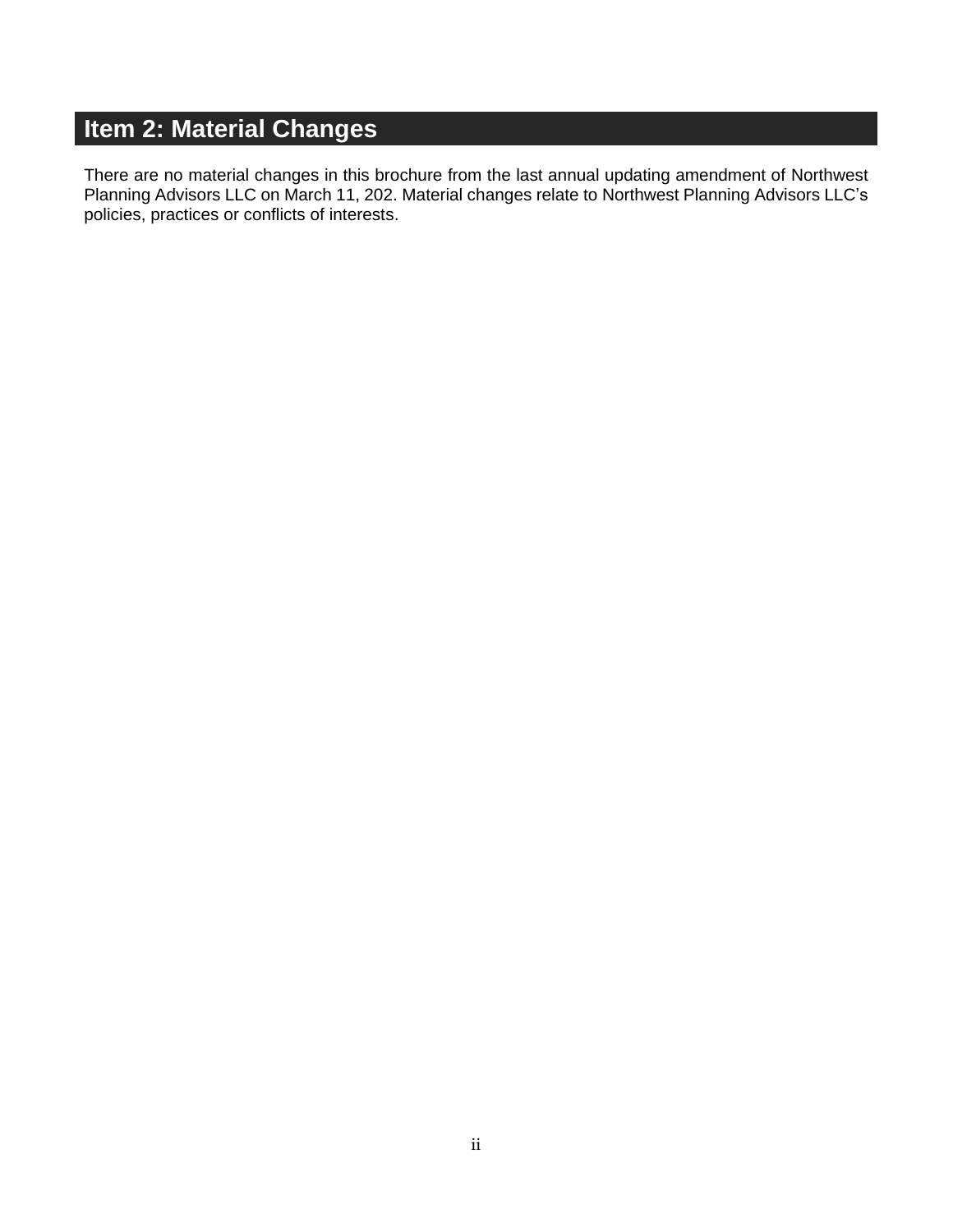## <span id="page-2-0"></span>Item 3: Table of Contents

|    | Item 1: Cover Page                                                                                        |  |
|----|-----------------------------------------------------------------------------------------------------------|--|
|    |                                                                                                           |  |
|    |                                                                                                           |  |
|    |                                                                                                           |  |
|    |                                                                                                           |  |
|    |                                                                                                           |  |
|    |                                                                                                           |  |
|    |                                                                                                           |  |
|    |                                                                                                           |  |
|    |                                                                                                           |  |
|    |                                                                                                           |  |
|    |                                                                                                           |  |
|    |                                                                                                           |  |
|    |                                                                                                           |  |
|    |                                                                                                           |  |
|    |                                                                                                           |  |
|    |                                                                                                           |  |
|    |                                                                                                           |  |
| Α. |                                                                                                           |  |
| В. |                                                                                                           |  |
| C. |                                                                                                           |  |
|    |                                                                                                           |  |
| А. |                                                                                                           |  |
| В. |                                                                                                           |  |
| C. |                                                                                                           |  |
|    |                                                                                                           |  |
| А. |                                                                                                           |  |
| В. | Registration as a Futures Commission Merchant, Commodity Pool Operator, or a Commodity Trading Advisor 14 |  |
| C. |                                                                                                           |  |
| D. | Selection of Other Advisers or Managers and How This Adviser is Compensated for Those Selections15        |  |
|    |                                                                                                           |  |
| А. |                                                                                                           |  |
| В. |                                                                                                           |  |
| C. |                                                                                                           |  |
| D. |                                                                                                           |  |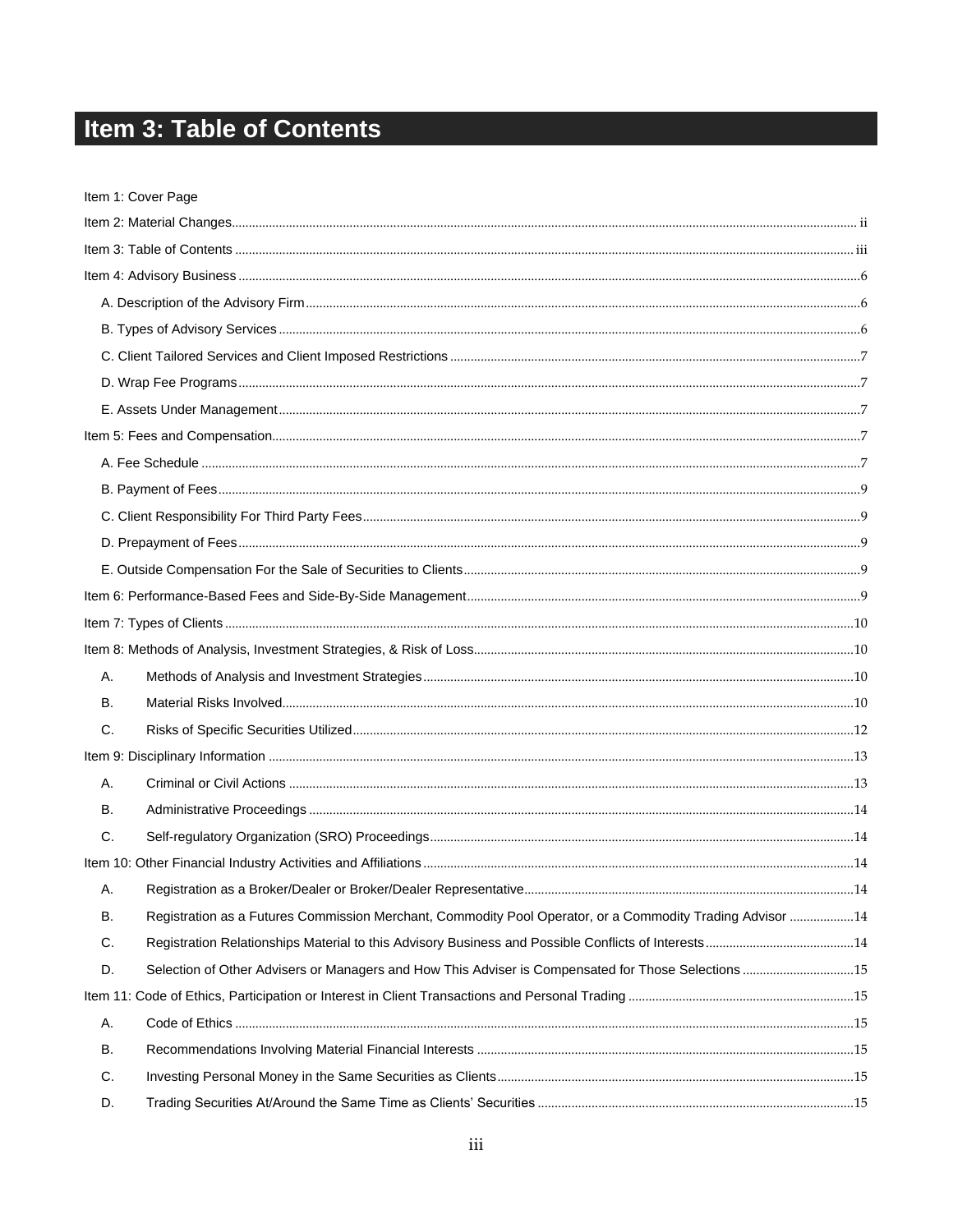| А.        |                                                                                                                      |  |
|-----------|----------------------------------------------------------------------------------------------------------------------|--|
| 1.        |                                                                                                                      |  |
| 2.        |                                                                                                                      |  |
| 3.        |                                                                                                                      |  |
| Β.        |                                                                                                                      |  |
|           |                                                                                                                      |  |
| А.        |                                                                                                                      |  |
| B.        |                                                                                                                      |  |
| C.        |                                                                                                                      |  |
|           |                                                                                                                      |  |
| A.        | Economic Benefits Provided by Third Parties for Advice Rendered to Clients (Includes Sales Awards or Other Prizes)17 |  |
| <b>B.</b> |                                                                                                                      |  |
|           |                                                                                                                      |  |
|           |                                                                                                                      |  |
|           |                                                                                                                      |  |
|           |                                                                                                                      |  |
| Α.        |                                                                                                                      |  |
| <b>B.</b> |                                                                                                                      |  |
| C.        |                                                                                                                      |  |
|           |                                                                                                                      |  |
| Α.        | Principal Executive Officers and Management Persons; Their Formal Education and Business Background20                |  |
| В.        | Other Businesses in Which This Advisory Firm or its Personnel are Engaged and Time Spent on Those (If Any)20         |  |
| C.        |                                                                                                                      |  |
| D.        |                                                                                                                      |  |
| Е.        |                                                                                                                      |  |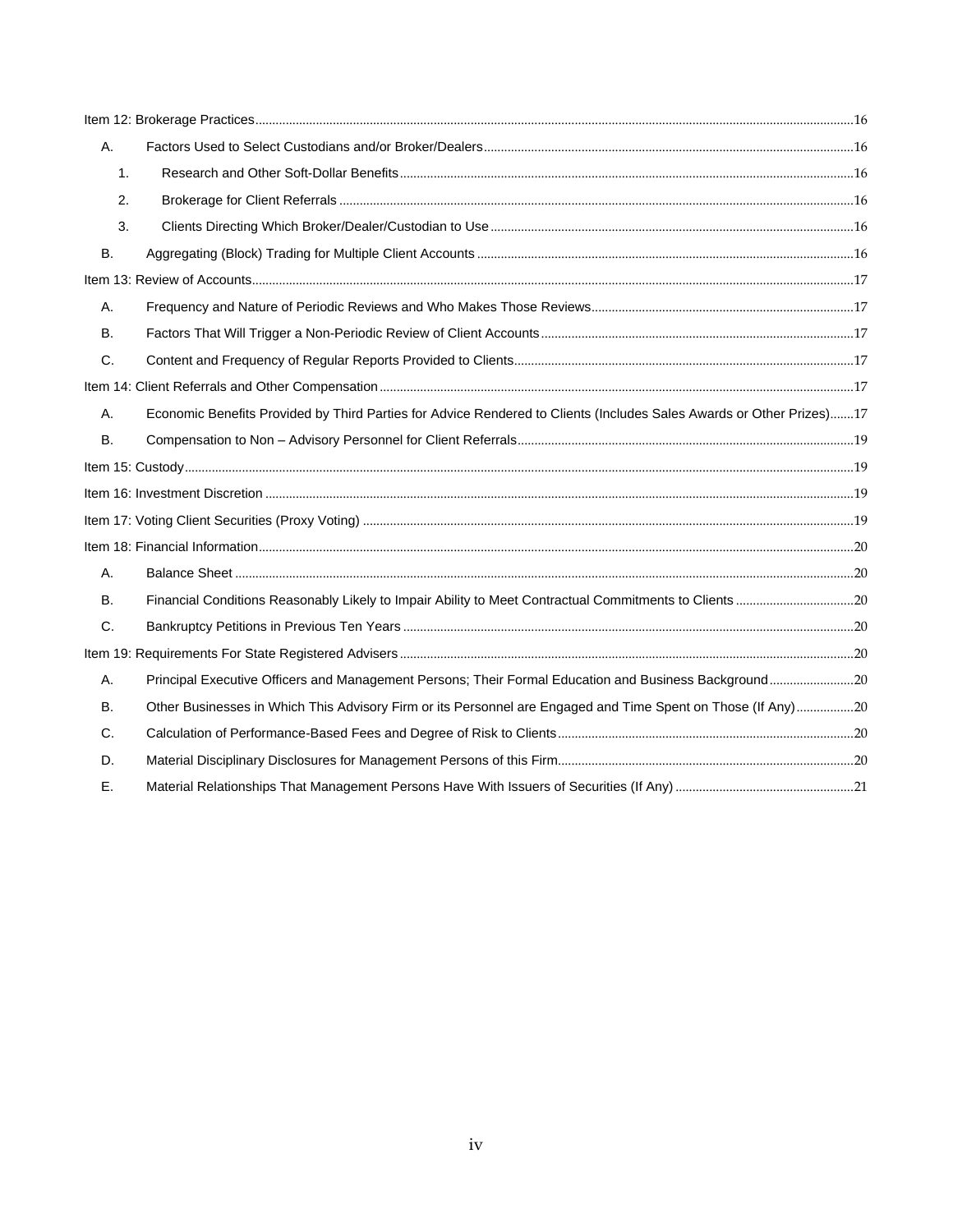## <span id="page-4-1"></span><span id="page-4-0"></span>**Item 4: Advisory Business**

#### **A. Description of the Advisory Firm**

Northwest Planning Advisors LLC (hereinafter "NWP Advisors") is a Limited Liability Company organized in the State of Washington. The firm was formed in July 2018, became registered as an investment adviser in 2018 and the principal owner is Dustin Michael Allbery.

#### <span id="page-4-2"></span>**B. Types of Advisory Services**

#### *Selection of Other Advisers Services*

NWP Advisors may direct clients to third-party investment advisers to manage all or a portion of the client's assets. Before selecting other advisers for clients, NWP Advisors will always ensure those other advisers are properly licensed or registered as an investment adviser. NWP Advisors conducts due diligence on any third-party investment adviser, which may involve one or more of the following: phone calls, meetings and review of the third-party adviser's performance and investment strategy. NWP Advisors then makes investments with a third-party investment adviser by referring the client to the third-party adviser. NWP Advisors will review the ongoing performance of the third-party adviser as a portion of the client's portfolio. NWP Advisors may specifically direct clients to FormulaFolios Investments, LLC (CRD# 153467) or Brookstone Capital Management (CRD# 141413). While the client would not benefit from NWP Advisors services, clients may go directly to the third party investment adviser for advisory services.

#### *Financial Planning*

Financial plans and financial planning may include, but are not limited to: investment planning; life insurance; tax concerns; retirement planning; college planning; and debt/credit planning.

Investment planning involves working with clients to make sure their investments match their respective risk tolerance and goals. Tax concerns are addressed by working with the client to determine and compare effective tax rates for income, capital gains and other earnings or investments, then attempting to allocate the client's resources accordingly. Life insurance planning entails reviewing the life insurance and/or disability insurance needs of the client, together with any applicable dependents, spouse or other relatives, and assessing appropriate coverage for these individuals. College planning entails helping clients save for higher education, whether for the client or his/her children or other dependents, in the ideal manner to suit the client's overall financial goals and means. Financial planning to address retirement entails making sure clients are financially equipped for retirement in light of the client's anticipated income and expenses, investments, and other assets. Debt/credit planning consists of breaking down client budgets and aiding clients in decision-making as to current debt, anticipated significant expenses and potential debt, and avoiding excessive debt.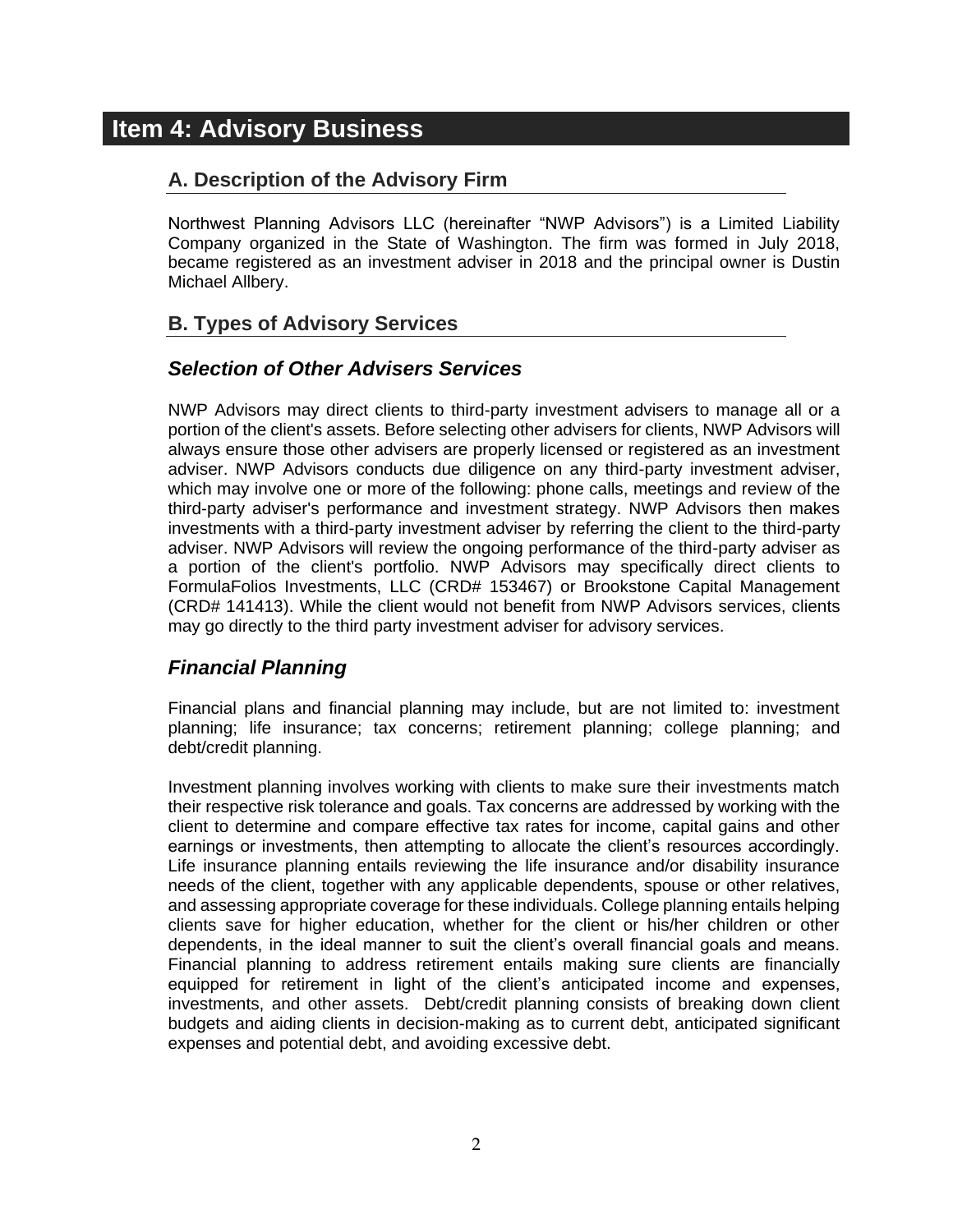#### *Services Limited to Specific Types of Investments*

NWP Advisors generally limits its investment advice to mutual funds, fixed income securities, insurance products including annuities, equities, ETFs (including ETFs in the gold and precious metal sectors), treasury inflation protected/inflation linked bonds, non-U.S. securities and private placements, although NWP Advisors primarily recommends low cost index funds. NWP Advisors may use other securities as well to help diversify a portfolio when applicable.

#### <span id="page-5-0"></span>**C. Client Tailored Services and Client Imposed Restrictions**

NWP Advisors will tailor a program for each individual client. This will include an interview session to get to know the client's specific needs and requirements as well as a plan that will be executed by NWP Advisors on behalf of the client. NWP Advisors may use model allocations together with a specific set of recommendations for each client based on their personal restrictions, needs, and targets. Clients may impose restrictions in investing in certain securities or types of securities in accordance with their values or beliefs. However, if the restrictions prevent NWP Advisors from properly servicing the client account, or if the restrictions would require NWP Advisors to deviate from its standard suite of services, NWP Advisors reserves the right to end the relationship.

#### <span id="page-5-1"></span>**D. Wrap Fee Programs**

A wrap fee program is an investment program where the investor pays one stated fee that includes management fees, transaction costs, and certain other administrative fees. NWP Advisors does not participate in wrap fee programs.

#### <span id="page-5-2"></span>**E. Assets Under Management**

NWP Advisors has the following assets under management:

|                | <b>Discretionary Amounts:</b> Non-discretionary Amounts: | <b>Date Calculated:</b> |
|----------------|----------------------------------------------------------|-------------------------|
| $\vert$ \$0.00 | $\vert$ \$19,015,185.00                                  | December 2021           |

## <span id="page-5-4"></span><span id="page-5-3"></span>**Item 5: Fees and Compensation**

#### **A. Fee Schedule**

#### *Selection of Other Advisers Fees*

NWP Advisors will receive its standard fee on top of the fee paid to the third party adviser. This relationship will be memorialized in each contract between NWP Advisors and each third-party adviser. The fees will not exceed any limit imposed by any regulatory agency. Specifically NWP Advisors may direct clients to FormulaFolios and Brookstone Capital Management.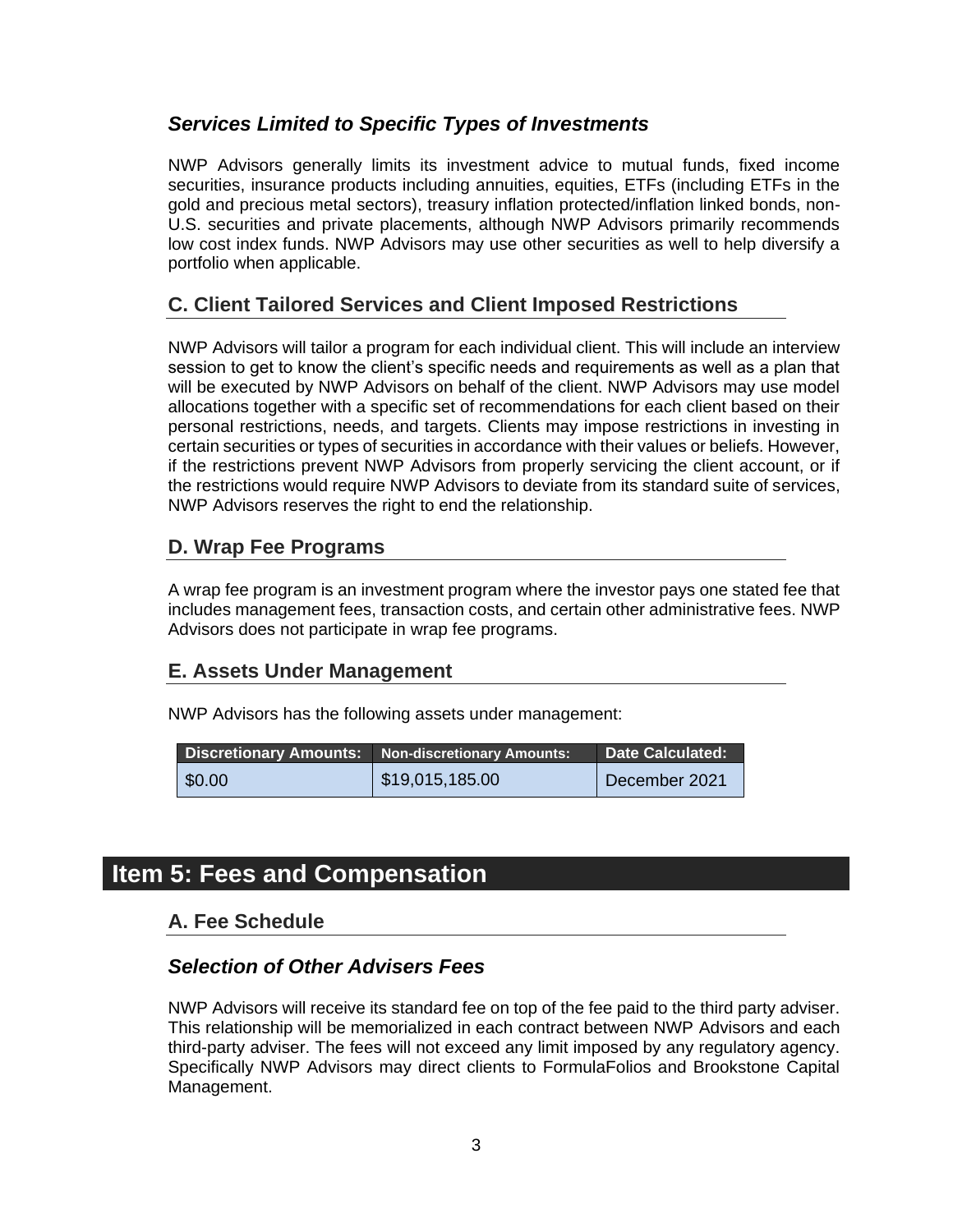These fees are negotiable.

NWP Advisors may specifically direct clients to FormulaFolios Investments, LLC. The annual fee schedule is as follows:

| Total Assets      | <b>NWP</b><br><b>Advisors' Fee</b> | <b>Third Party's</b><br>Fee: | <b>Total Fee</b> |
|-------------------|------------------------------------|------------------------------|------------------|
| <b>All Assets</b> | Up to 1.00%                        | Up to .75%                   | Up to 1.75%      |

The client will negotiate the fee with FormulaFolios Investments, LLC.

NWP Advisors may specifically direct clients to Brookstone Capital Management. The annual fee schedule is as follows:

| <b>Total Assets</b> | <b>NWP</b><br><b>Advisors' Fee</b> | <b>Third Party's</b><br>Fee: | <b>Total Fee</b> |
|---------------------|------------------------------------|------------------------------|------------------|
| All Assets          | Up to 1.00%                        | Up to $.90\%$                | Up to 1.90%      |

The client will negotiate the fee with Brookstone Capital Management.

#### *Financial Planning Fees*

#### **Fixed Fees**

The negotiated fixed rate for creating client financial plans is between \$500 and \$2,000. The fixed rate is based on an estimated amount of time the financial plan will take. *Disclosed hourly rate (eg. \$200) x Estimated amount of time to complete= Fixed Fee*

#### **Hourly Fees**

The negotiated hourly fee for these services is up to \$200.

Lower fees for comparable services may be available from other sources. Clients may terminate the agreement without penalty, for full refund of NWP Advisors' fees, within five business days of signing the Financial Planning Agreement. Thereafter, clients may terminate the Financial Planning Agreement generally upon written notice.

In all instances, NWP Advisors will send the client a written invoice including the fee, the formula used to calculate the fee, the time period covered by the fee, and, if applicable, the amount of assets under management on which the fee was based. NWP Advisors will send these to the client concurrent with the request for payment or payment of the adviser's advisory fees. Clients are urged to compare this information with the fees listed in the account statement.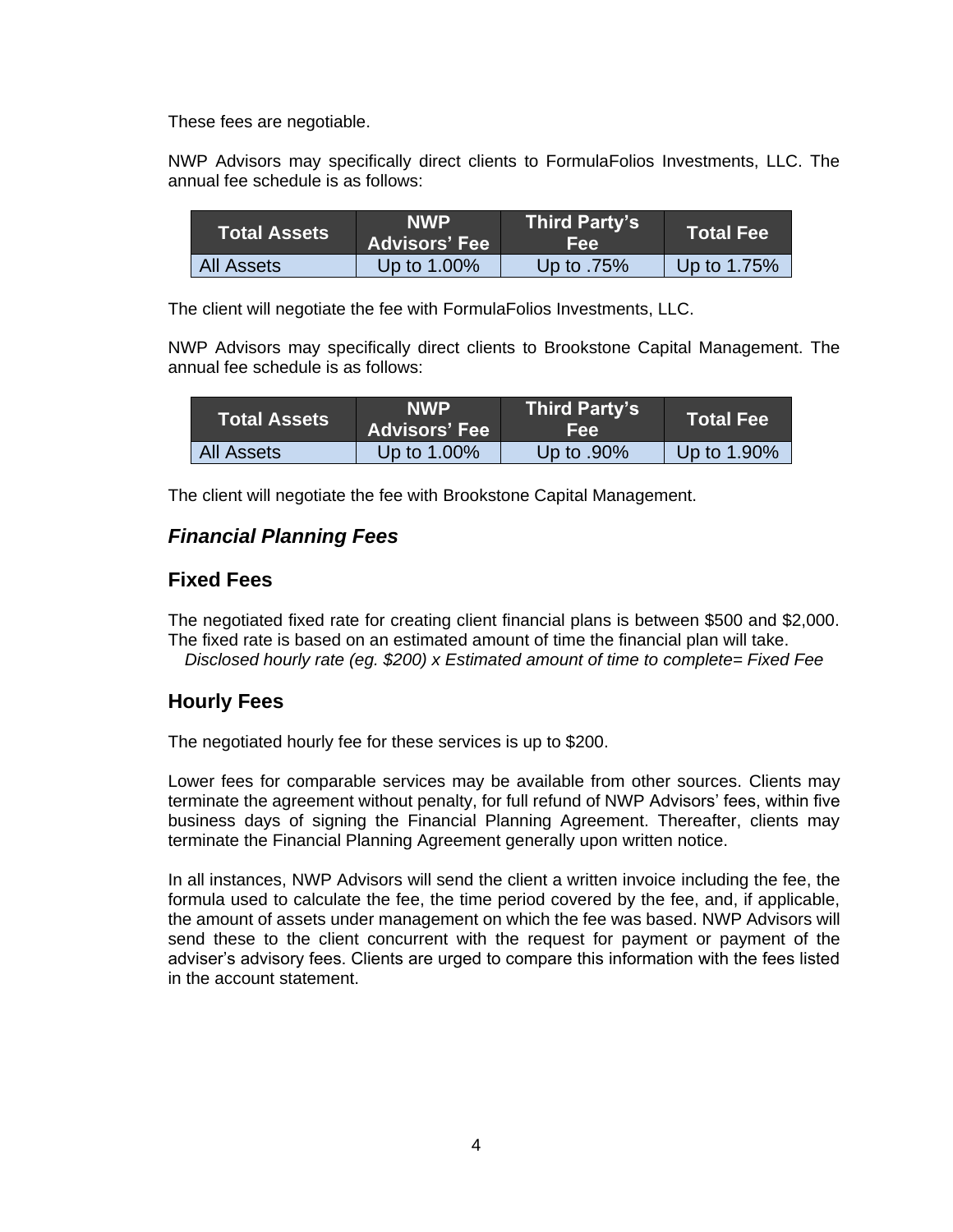#### *Educational Seminars/Workshops*

NWP Advisors provides periodic educational seminars and workshops to clients and the general public free of charge.

#### <span id="page-7-0"></span>**B. Payment of Fees**

#### *Payment of Selection of Other Advisers Fees*

Fees for selection of FormulaFolios as third-party adviser are withdrawn directly from the client's accounts with client's written authorization. Fees are paid monthly in arrears. FormulaFolios Investments, Inc. will pay NWP Advisors the portion of the fee earned monthly in arrears.

Fees for selection of Brookstone Capital Management as third-party adviser are withdrawn directly from the client's accounts with client's written authorization. Fees are paid monthly in arrears. Brookstone Capital Management will pay NWP Advisors the portion of the fee earned monthly in arrears.

In all instances, NWP will send the client a written invoice, including the fee, the formula used to calculate the fee, the fee calculation itself, the time period covered by the fee, and, if applicable, the amount of assets under management on which the fee was based. Also, NWP will include the name of the custodian(s) on the fee invoice. NWP will send these to the client concurrent with the request for payment or payment of NWP's advisory fees. Clients are urged to compare this information with the fees listed in the account statement.

#### *Payment of Financial Planning Fees*

Financial planning fees are paid via check. Fixed financial planning fees are paid in arrears upon completion. Hourly financial planning fees are paid in arrears upon completion. Upon completion, NWP Advisors will deliver the plan to the client. In the case of early termination prior to completion of the plan, NWP Advisors will deliver upon termination that portion of the plan that has been prepared.

#### <span id="page-7-1"></span>**C. Client Responsibility For Third Party Fees**

Clients are responsible for the payment of all third-party fees (i.e. custodian fees, brokerage fees, mutual fund fees, transaction fees, etc.). Those fees are separate and distinct from the fees and expenses charged by NWP Advisors. Please see Item 12 of this brochure regarding broker-dealer/custodian.

#### <span id="page-7-2"></span>**D. Prepayment of Fees**

NWP Advisors collects its fees in arrears. It does not collect fees in advance.

#### <span id="page-7-3"></span>**E. Outside Compensation For the Sale of Securities to Clients**

Neither NWP Advisors nor its supervised persons accept any compensation for the sale of investment products, including asset-based sales charges or service fees from the sale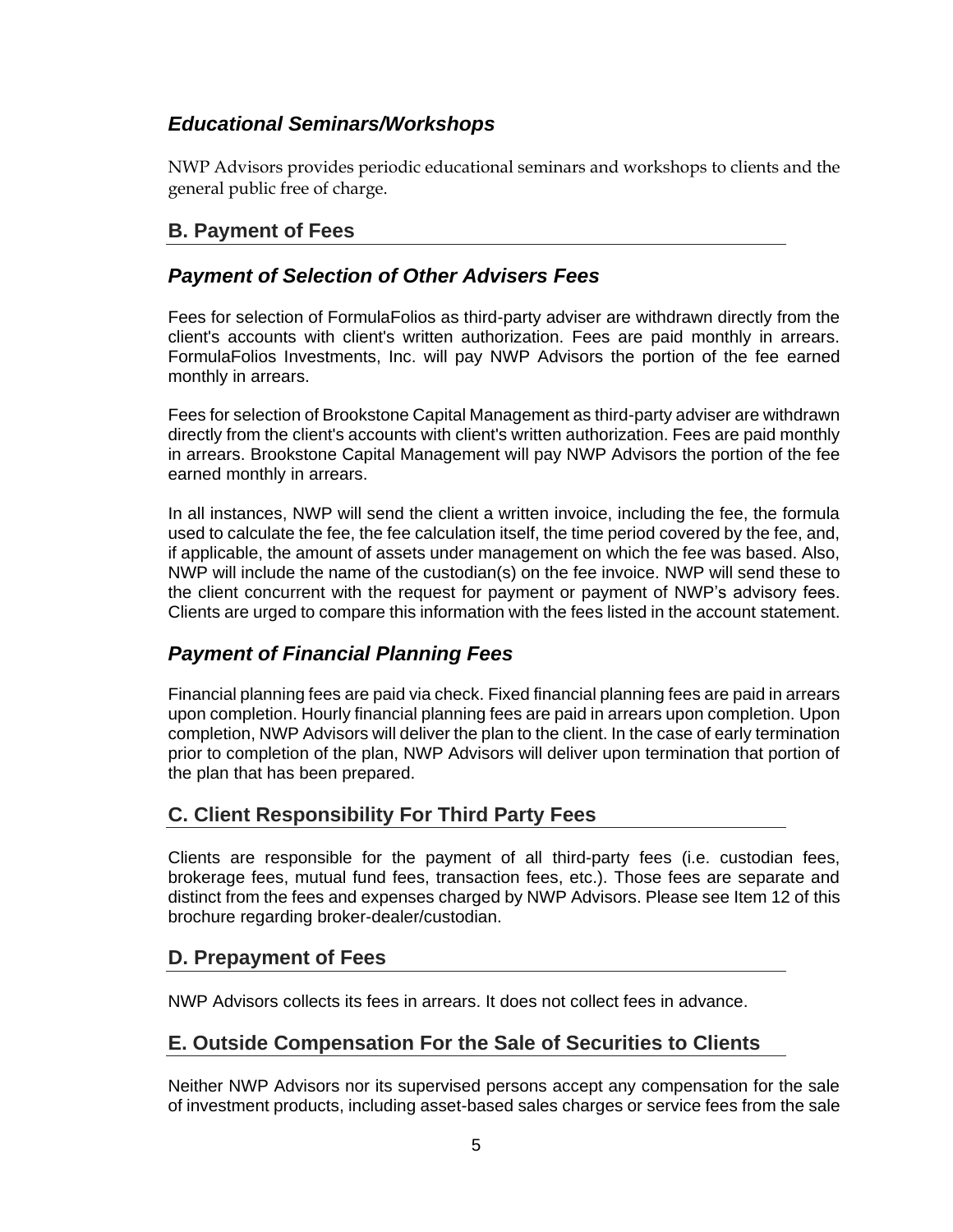of mutual funds. Clients always have the right to decide whether to purchase NWP Advisors -recommended products and, if purchasing, have the right to purchase those products through other brokers or agents that are not affiliated with NWP Advisors.

#### <span id="page-8-0"></span>**Item 6: Performance-Based Fees and Side-By-Side Management**

NWP Advisors does not accept performance-based fees or other fees based on a share of capital gains on or capital appreciation of the assets of a client.

### <span id="page-8-1"></span>**Item 7: Types of Clients**

NWP Advisors generally provides advisory services to the following types of clients:

- ❖ Individuals
- ❖ High-Net-Worth Individuals

There is no account minimum for any of NWP Advisors' services.

#### <span id="page-8-3"></span><span id="page-8-2"></span>**Item 8: Methods of Analysis, Investment Strategies, & Risk of Loss**

#### **A. Methods of Analysis and Investment Strategies**

#### *Methods of Analysis*

NWP Advisors's methods of analysis include Fundamental analysis, Modern portfolio theory, Quantitative analysis and Technical analysis.

**Fundamental analysis** involves the analysis of financial statements, the general financial health of companies, and/or the analysis of management or competitive advantages.

**Modern portfolio theory** is a theory of investment that attempts to maximize portfolio expected return for a given amount of portfolio risk, or equivalently minimize risk for a given level of expected return, each by carefully choosing the proportions of various asset.

**Quantitative analysis** deals with measurable factors as distinguished from qualitative considerations such as the character of management or the state of employee morale, such as the value of assets, the cost of capital, historical projections of sales, and so on.

**Technical analysis** involves the analysis of past market data; primarily price and volume.

#### *Investment Strategies*

NWP Advisors recommends long term trading, short term trading, short sales, margin transactions and options trading (including covered options, uncovered options, or spreading strategies).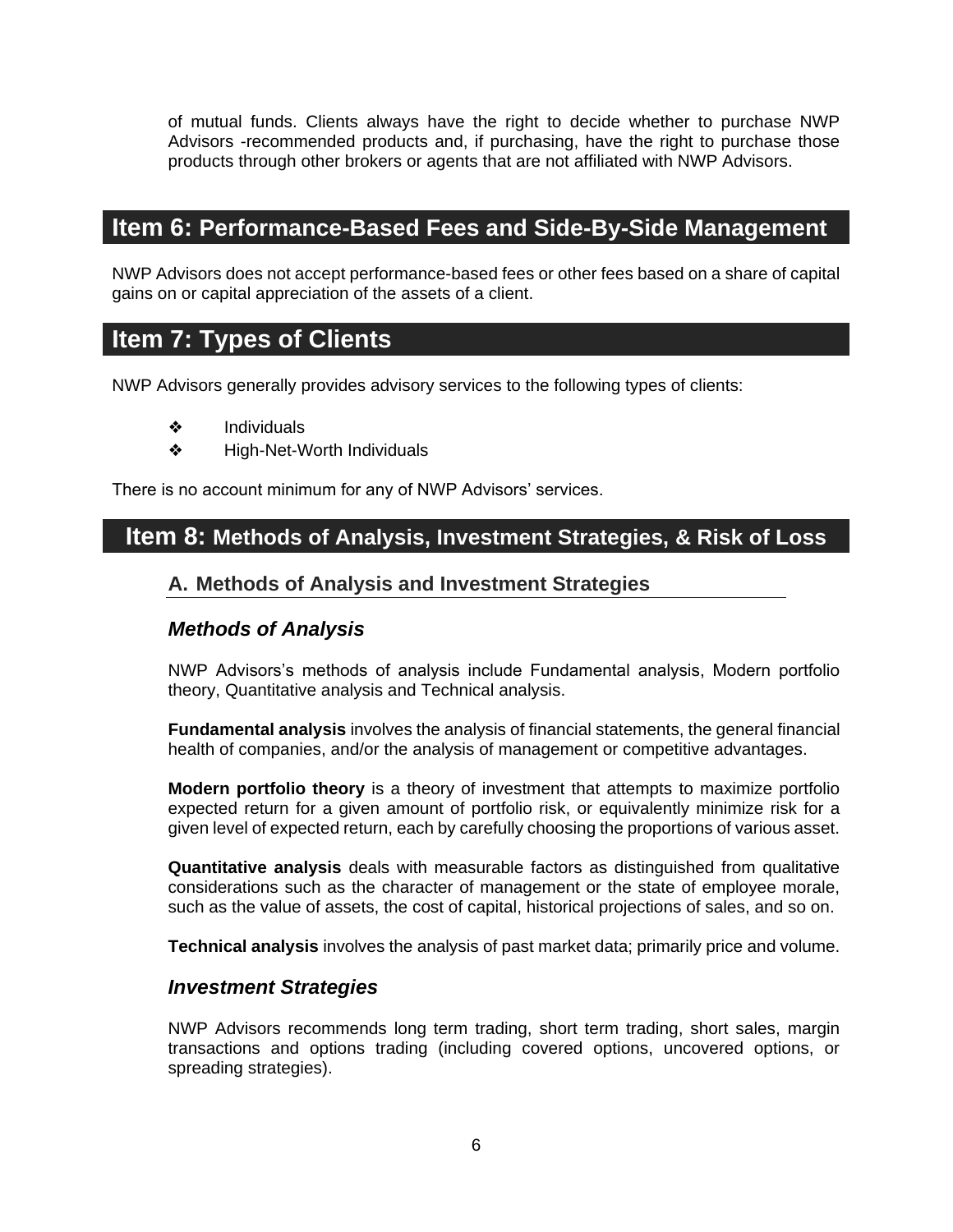**Investing in securities involves a risk of loss that you, as a client, should be prepared to bear.**

#### <span id="page-9-0"></span>**B. Material Risks Involved**

#### *Methods of Analysis*

**Fundamental analysis** concentrates on factors that determine a company's value and expected future earnings. This strategy would normally encourage equity purchases in stocks that are undervalued or priced below their perceived value. The risk assumed is that the market will fail to reach expectations of perceived value.

**Modern portfolio theory** assumes that investors are risk averse, meaning that given two portfolios that offer the same expected return, investors will prefer the less risky one. Thus, an investor will take on increased risk only if compensated by higher expected returns. Conversely, an investor who wants higher expected returns must accept more risk. The exact trade-off will be the same for all investors, but different investors will evaluate the trade-off differently based on individual risk aversion characteristics. The implication is that a rational investor will not invest in a portfolio if a second portfolio exists with a more favorable risk-expected return profile – i.e., if for that level of risk an alternative portfolio exists which has better expected returns.

**Quantitative analysis** Investment strategies using quantitative models may perform differently than expected as a result of, among other things, the factors used in the models, the weight placed on each factor, changes from the factors' historical trends, and technical issues in the construction and implementation of the models.

**Technical analysis** attempts to predict a future stock price or direction based on market trends. The assumption is that the market follows discernible patterns and if these patterns can be identified then a prediction can be made. The risk is that markets do not always follow patterns and relying solely on this method may not take into account new patterns that emerge over time.

#### *Investment Strategies*

NWP Advisors's recommendation of short sales, margin transactions and options trading generally holds greater risk, and clients should be aware that there is a material risk of loss using any of those strategies.

**Long term trading** is designed to capture market rates of both return and risk. Due to its nature, the long-term investment strategy can expose clients to various types of risk that will typically surface at various intervals during the time the client owns the investments. These risks include but are not limited to inflation (purchasing power) risk, interest rate risk, economic risk, market risk, and political/regulatory risk.

**Margin transactions** use leverage that is borrowed from a brokerage firm as collateral. When losses occur, the value of the margin account may fall below the brokerage firm's threshold thereby triggering a margin call. This may force the account holder to either allocate more funds to the account or sell assets on a shorter time frame than desired.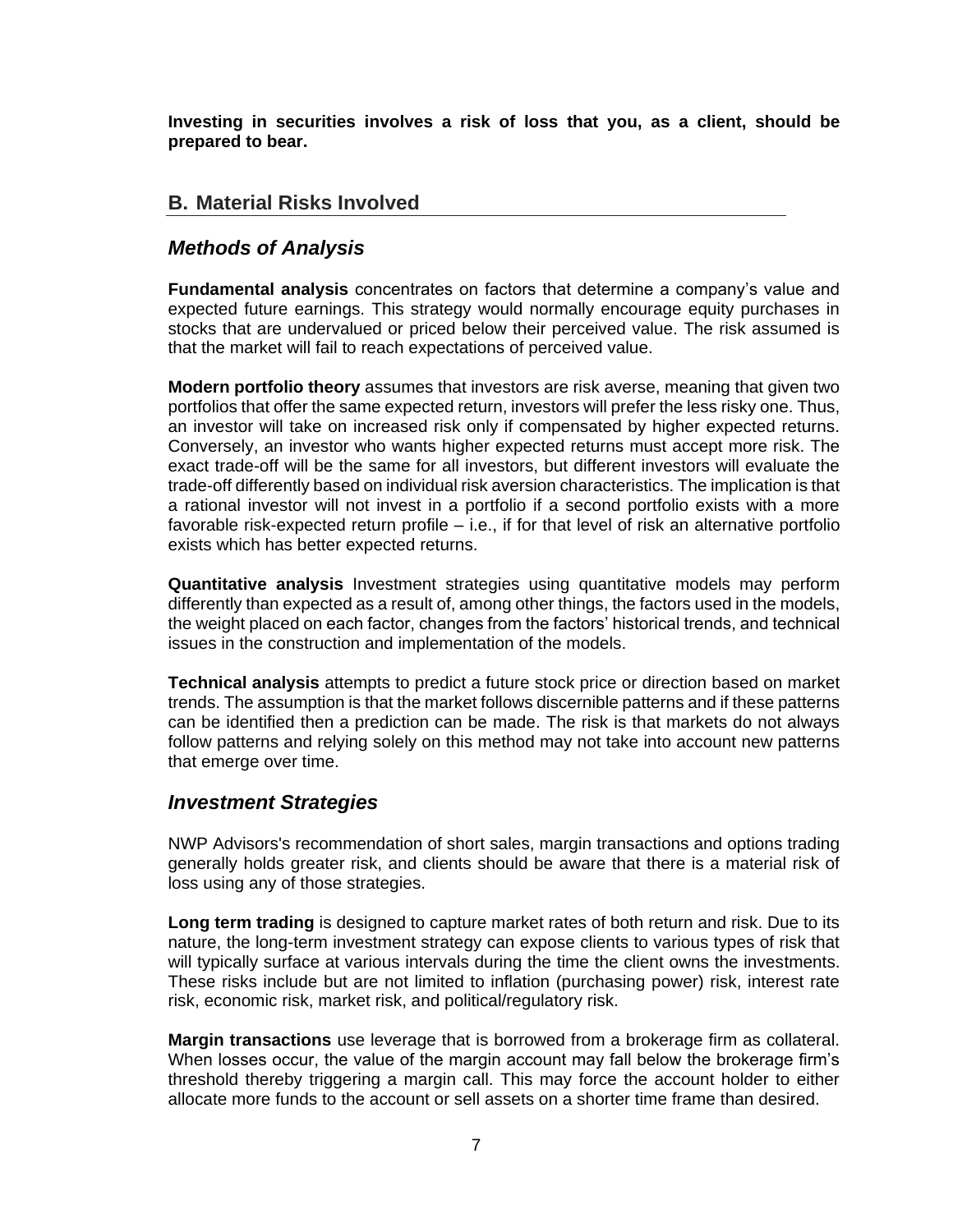**Options transactions** involve a contract to purchase a security at a given price, not necessarily at market value, depending on the market. This strategy includes the risk that an option may expire out of the money resulting in minimal or no value, as well as the possibility of leveraged loss of trading capital due to the leveraged nature of stock options.

**Selection of Other Advisers:** Although NWP Advisors will seek to select only money managers who will invest clients' assets with the highest level of integrity, NWP Advisors's selection process cannot ensure that money managers will perform as desired and NWP Advisors will have no control over the day-to-day operations of any of its selected money managers. NWP Advisors would not necessarily be aware of certain activities at the underlying money manager level, including without limitation a money manager's engaging in unreported risks, investment "style drift" or even regulatory breaches or fraud.

**Short sales** entail the possibility of infinite loss. An increase in the applicable securities' prices will result in a loss and, over time, the market has historically trended upward.

**Short term trading** risks include liquidity, economic stability, and inflation, in addition to the long-term trading risks listed above. Frequent trading can affect investment performance, particularly through increased brokerage and other transaction costs and taxes.

**Investing in securities involves a risk of loss that you, as a client, should be prepared to bear.**

#### <span id="page-10-0"></span>**C. Risks of Specific Securities Utilized**

NWP Advisors's recommendation of short sales, margin transactions and options trading generally holds greater risk of capital loss. Clients should be aware that there is a material risk of loss using any investment strategy. The investment types listed below (leaving aside Treasury Inflation Protected/Inflation Linked Bonds) are not guaranteed or insured by the FDIC or any other government agency.

**Mutual Funds:** Investing in mutual funds carries the risk of capital loss and thus you may lose money investing in mutual funds. All mutual funds have costs that lower investment returns. The funds can be of bond "fixed income" nature (lower risk) or stock "equity" nature.

**Equity** investment generally refers to buying shares of stocks in return for receiving a future payment of dividends and/or capital gains if the value of the stock increases. The value of equity securities may fluctuate in response to specific situations for each company, industry conditions and the general economic environments.

**Fixed income** investments generally pay a return on a fixed schedule, though the amount of the payments can vary. This type of investment can include corporate and government debt securities, leveraged loans, high yield, and investment grade debt and structured products, such as mortgage and other asset-backed securities, although individual bonds may be the best known type of fixed income security. In general, the fixed income market is volatile and fixed income securities carry interest rate risk. (As interest rates rise, bond prices usually fall, and vice versa. This effect is usually more pronounced for longer-term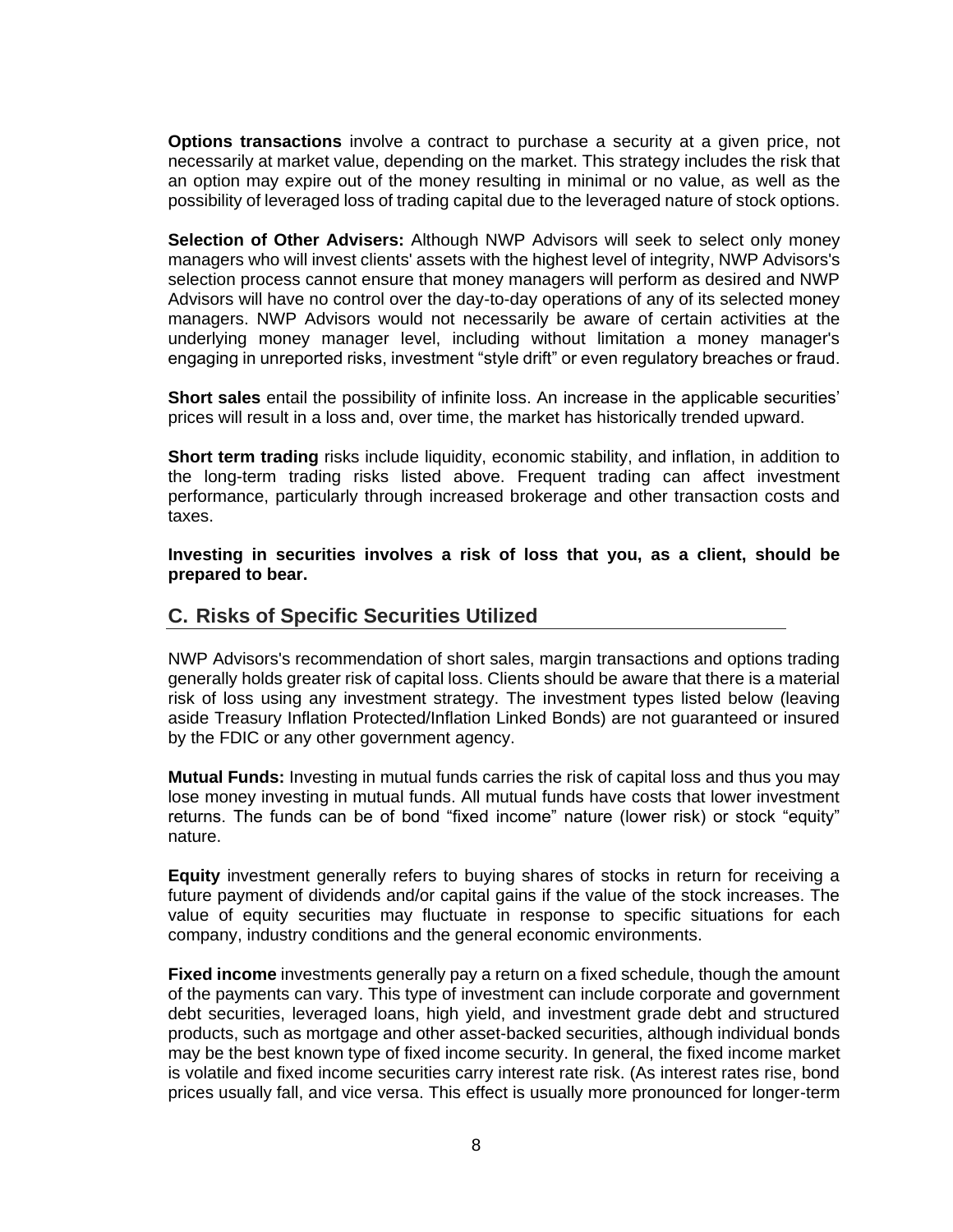securities.) Fixed income securities also carry inflation risk, liquidity risk, call risk, and credit and default risks for both issuers and counterparties. The risk of default on treasury inflation protected/inflation linked bonds is dependent upon the U.S. Treasury defaulting (extremely unlikely); however, they carry a potential risk of losing share price value, albeit rather minimal. Risks of investing in foreign fixed income securities also include the general risk of non-U.S. investing described below.

**Exchange Traded Funds (ETFs):** An ETF is an investment fund traded on stock exchanges, similar to stocks. Investing in ETFs carries the risk of capital loss (sometimes up to a 100% loss in the case of a stock holding bankruptcy). Areas of concern include the lack of transparency in products and increasing complexity, conflicts of interest and the possibility of inadequate regulatory compliance. Precious Metal ETFs (e.g., Gold, Silver, or Palladium Bullion backed "electronic shares" not physical metal) specifically may be negatively impacted by several unique factors, among them (1) large sales by the official sector which own a significant portion of aggregate world holdings in gold and other precious metals, (2) a significant increase in hedging activities by producers of gold or other precious metals, (3) a significant change in the attitude of speculators and investors.

**Annuities** are a retirement product for those who may have the ability to pay a premium now and want to guarantee they receive certain monthly payments or a return on investment later in the future. Annuities are contracts issued by a life insurance company designed to meet requirement or other long-term goals. An annuity is not a life insurance policy. Variable annuities are designed to be long-term investments, to meet retirement and other long-range goals. Variable annuities are not suitable for meeting short-term goals because substantial taxes and insurance company charges may apply if you withdraw your money early. Variable annuities also involve investment risks, just as mutual funds do.

**Private placements** carry a substantial risk as they are subject to less regulation than are publicly offered securities, the market to resell these assets under applicable securities laws may be illiquid, due to restrictions, and the liquidation may be taken at a substantial discount to the underlying value or result in the entire loss of the value of such assets.

**Options** are contracts to purchase a security at a given price, risking that an option may expire out of the money resulting in minimal or no value. An uncovered option is a type of options contract that is not backed by an offsetting position that would help mitigate risk. The risk for a "naked" or uncovered put is not unlimited, whereas the potential loss for an uncovered call option is limitless. Spread option positions entail buying and selling multiple options on the same underlying security, but with different strike prices or expiration dates, which helps limit the risk of other option trading strategies. Option transactions also involve risks including but not limited to economic risk, market risk, sector risk, idiosyncratic risk, political/regulatory risk, inflation (purchasing power) risk and interest rate risk.

**Non-U.S.** securities present certain risks such as currency fluctuation, political and economic change, social unrest, changes in government regulation, differences in accounting and the lesser degree of accurate public information available.

**Past performance is not indicative of future results. Investing in securities involves a risk of loss that you, as a client, should be prepared to bear.**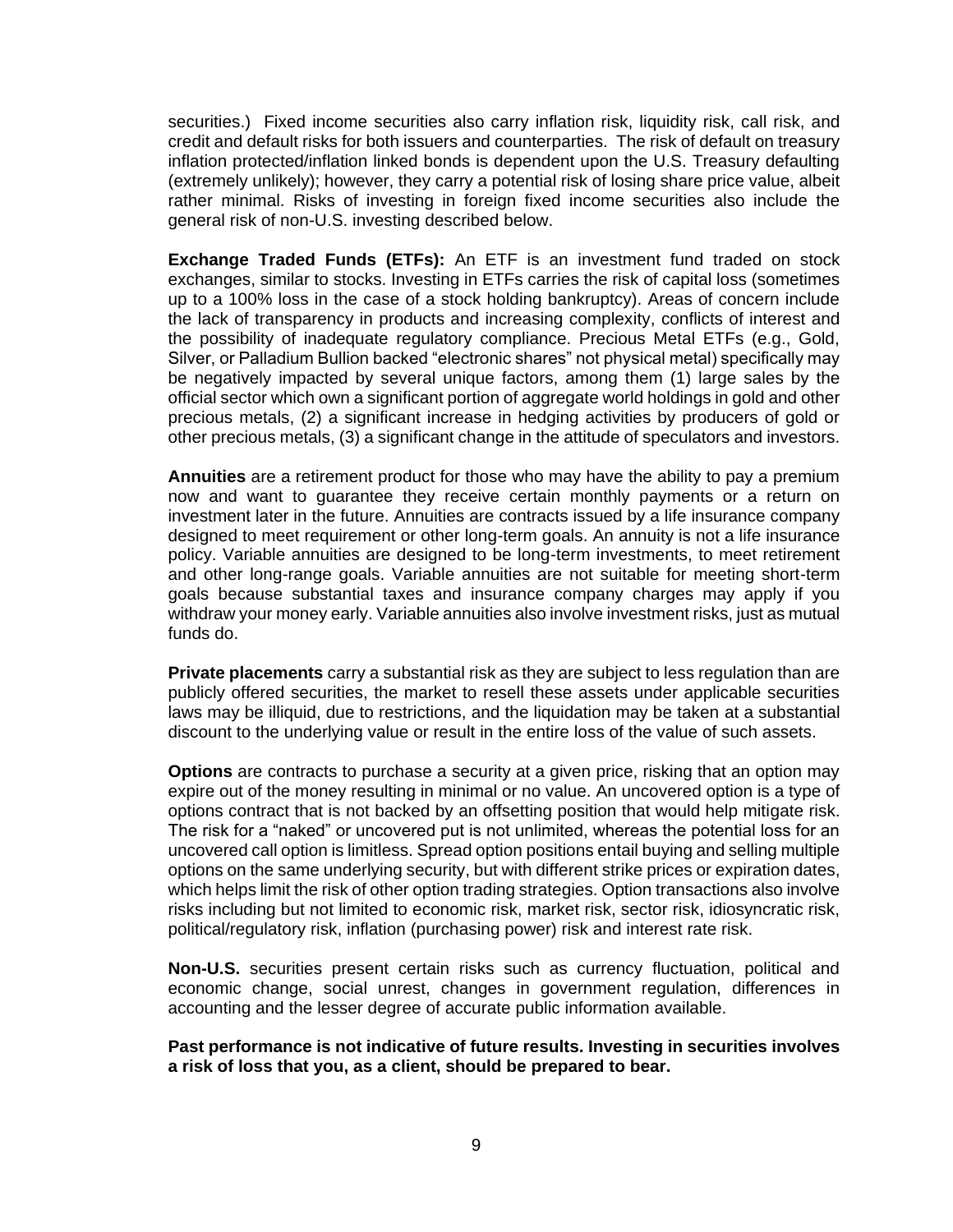## <span id="page-12-1"></span><span id="page-12-0"></span>**Item 9: Disciplinary Information**

#### **A. Criminal or Civil Actions**

There are no criminal or civil actions to report.

#### <span id="page-12-2"></span>**B. Administrative Proceedings**

There are no administrative proceedings to report.

#### <span id="page-12-3"></span>**C. Self-regulatory Organization (SRO) Proceedings**

There are no self-regulatory organization proceedings to report.

## <span id="page-12-5"></span><span id="page-12-4"></span>**Item 10: Other Financial Industry Activities and Affiliations**

#### **A. Registration as a Broker/Dealer or Broker/Dealer Representative**

Neither NWP Advisors nor its representatives are registered as, or have pending applications to become, a broker/dealer or a representative of a broker/dealer.

#### <span id="page-12-6"></span>**B. Registration as a Futures Commission Merchant, Commodity Pool Operator, or a Commodity Trading Advisor**

Neither NWP Advisors nor its representatives are registered as or have pending applications to become either a Futures Commission Merchant, Commodity Pool Operator, or Commodity Trading Advisor or an associated person of the foregoing entities.

#### <span id="page-12-7"></span>**C. Registration Relationships Material to this Advisory Business and Possible Conflicts of Interests**

Dustin Michael Allbery is a licensed insurance agent and Vice President of Northwest Planning, Inc. From time to time, will offer clients advice or products from those activities. Clients should be aware that these services pay a commission or other compensation and involve a conflict of interest, as commissionable products conflict with the fiduciary duties of a registered investment adviser. NWP Advisors always acts in the best interest of the client; including the sale of commissionable products to advisory clients. Clients are in no way required to utilize the services of any representative of NWP Advisors in connection with such individual's activities outside of NWP Advisors. Dustin Michael Allbery spends approximately 10 hours per week on this activity.

#### <span id="page-12-8"></span>**D. Selection of Other Advisers or Managers and How This Adviser is Compensated for Those Selections**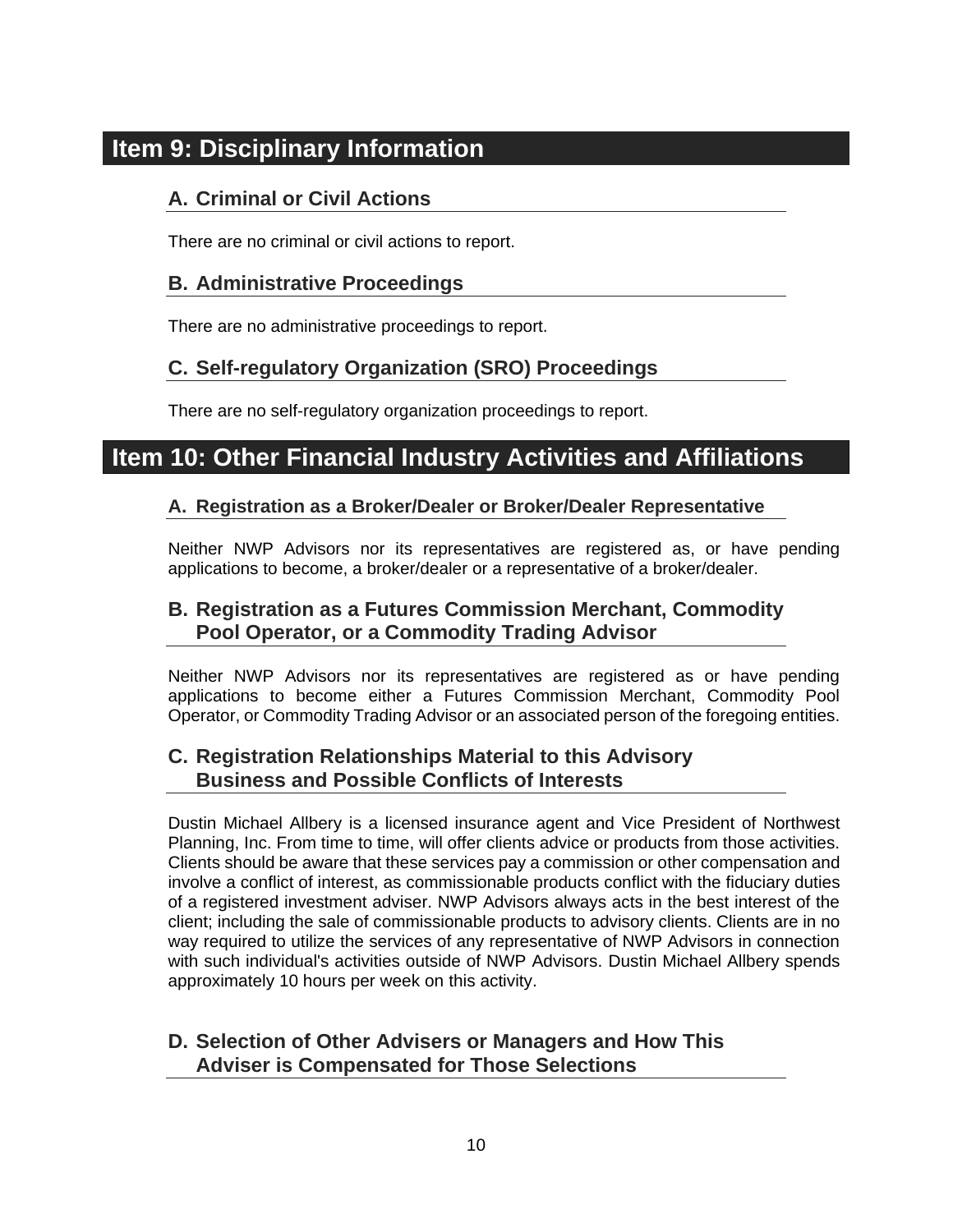NWP Advisors may direct clients to third-party investment advisers to manage all or a portion of the client's assets. Clients will pay NWP Advisors its standard fee in addition to the standard fee for the advisers to which it directs those clients. This relationship will be memorialized in each contract between NWP Advisors and each third-party advisor. The fees will not exceed any limit imposed by any regulatory agency. NWP Advisors will always act in the best interests of the client, including when determining which third-party investment adviser to recommend to clients. NWP Advisors will ensure that all recommended advisers are licensed or notice filed in the states in which NWP Advisors is recommending them to clients.

## <span id="page-13-0"></span>**Item 11: Code of Ethics, Participation or Interest in Client Transactions and Personal Trading**

#### <span id="page-13-1"></span>**A. Code of Ethics**

NWP Advisors has a written Code of Ethics that covers the following areas: Prohibited Purchases and Sales, Insider Trading, Personal Securities Transactions, Exempted Transactions, Prohibited Activities, Conflicts of Interest, Gifts and Entertainment, Confidentiality, Service on a Board of Directors, Compliance Procedures, Compliance with Laws and Regulations, Procedures and Reporting, Certification of Compliance, Reporting Violations, Compliance Officer Duties, Training and Education, Recordkeeping, Annual Review, and Sanctions. NWP Advisors's Code of Ethics is available free upon request to any client or prospective client.

#### <span id="page-13-2"></span>**B. Recommendations Involving Material Financial Interests**

NWP Advisors does not recommend that clients buy or sell any security in which a related person to NWP Advisors or NWP Advisors has a material financial interest.

#### <span id="page-13-3"></span>**C. Investing Personal Money in the Same Securities as Clients**

From time to time, representatives of NWP Advisors may buy or sell securities for themselves that they also recommend to clients. This may provide an opportunity for representatives of NWP Advisors to buy or sell the same securities before or after recommending the same securities to clients resulting in representatives profiting off the recommendations they provide to clients. Such transactions may create a conflict of interest. NWP Advisors will always document any transactions that could be construed as conflicts of interest and will never engage in trading that operates to the client's disadvantage when similar securities are being bought or sold.

#### <span id="page-13-4"></span>**D. Trading Securities At/Around the Same Time as Clients' Securities**

From time to time, representatives of NWP Advisors may buy or sell securities for themselves at or around the same time as clients. This may provide an opportunity for representatives of NWP Advisors to buy or sell securities before or after recommending securities to clients resulting in representatives profiting off the recommendations they provide to clients. Such transactions may create a conflict of interest; however, NWP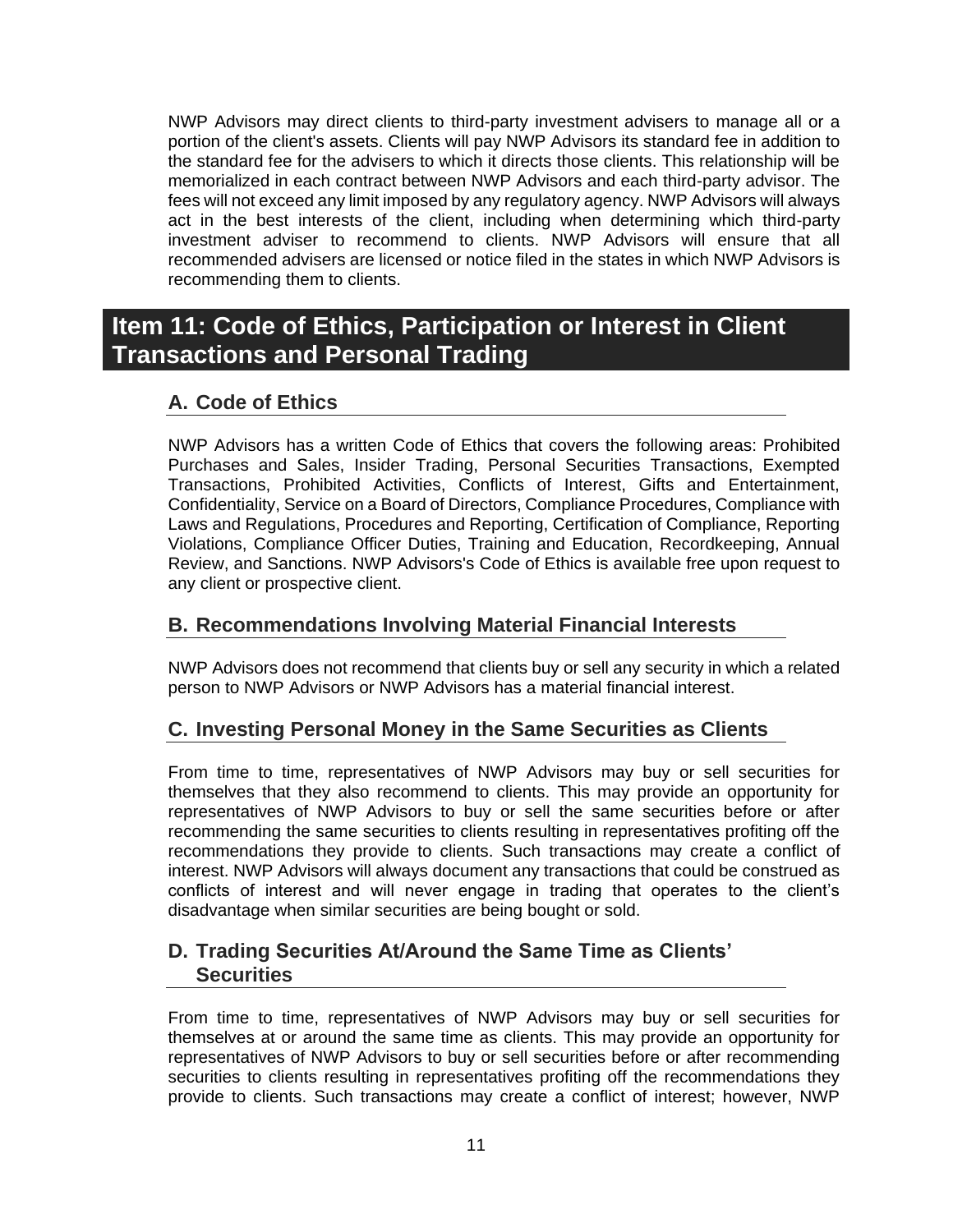Advisors will never engage in trading that operates to the client's disadvantage if representatives of NWP Advisors buy or sell securities at or around the same time as clients.

## <span id="page-14-1"></span><span id="page-14-0"></span>**Item 12: Brokerage Practices**

#### **A. Factors Used to Select Custodians and/or Broker/Dealers**

Custodians/broker-dealers will be recommended based on NWP Advisors's duty to seek "best execution," which is the obligation to seek execution of securities transactions for a client on the most favorable terms for the client under the circumstances. Clients will not necessarily pay the lowest commission or commission equivalent.

NWP Advisors will recommend clients to use TD Ameritrade Institutional, a division of TD Ameritrade, Inc. Member FINRA/SIPC, Fidelity Brokerage Services LLC and Schwab Institutional, a division of Charles Schwab & Co., Inc.

#### <span id="page-14-2"></span>*1. Research and Other Soft-Dollar Benefits*

NWP Advisors does not trade client's accounts and therefore receives no research, product, or services from a broker-dealer ("soft dollar benefits").

#### <span id="page-14-3"></span>*2. Brokerage for Client Referrals*

NWP Advisors receives no referrals from a broker-dealer or third party in exchange for using that broker-dealer or third party.

#### <span id="page-14-4"></span>*3. Clients Directing Which Broker/Dealer/Custodian to Use*

NWP Advisors may permit clients to direct it to execute transactions through a specified broker-dealer. Clients must refer to their advisory agreements for a complete understanding of how they may be permitted to direct brokerage. If a client directs brokerage, the client will be required to acknowledge in writing that the client's direction with respect to the use of brokers supersedes any authority granted to NWP Advisors to select brokers; this direction may result in higher commissions, which may result in a disparity between free and directed accounts; and trades for the client and other directed accounts may be executed after trades for free accounts, which may result in less favorable prices, particularly for illiquid securities or during volatile market conditions. Not all investment advisers allow their clients to direct brokerage.

Please see Item 14 regarding the various services provided by TD Ameritrade and Charles Schwab.

#### <span id="page-14-5"></span>**B. Aggregating (Block) Trading for Multiple Client Accounts**

NWP Advisors does not trade clients' accounts and therefore does not have the ability to block trade purchases across accounts.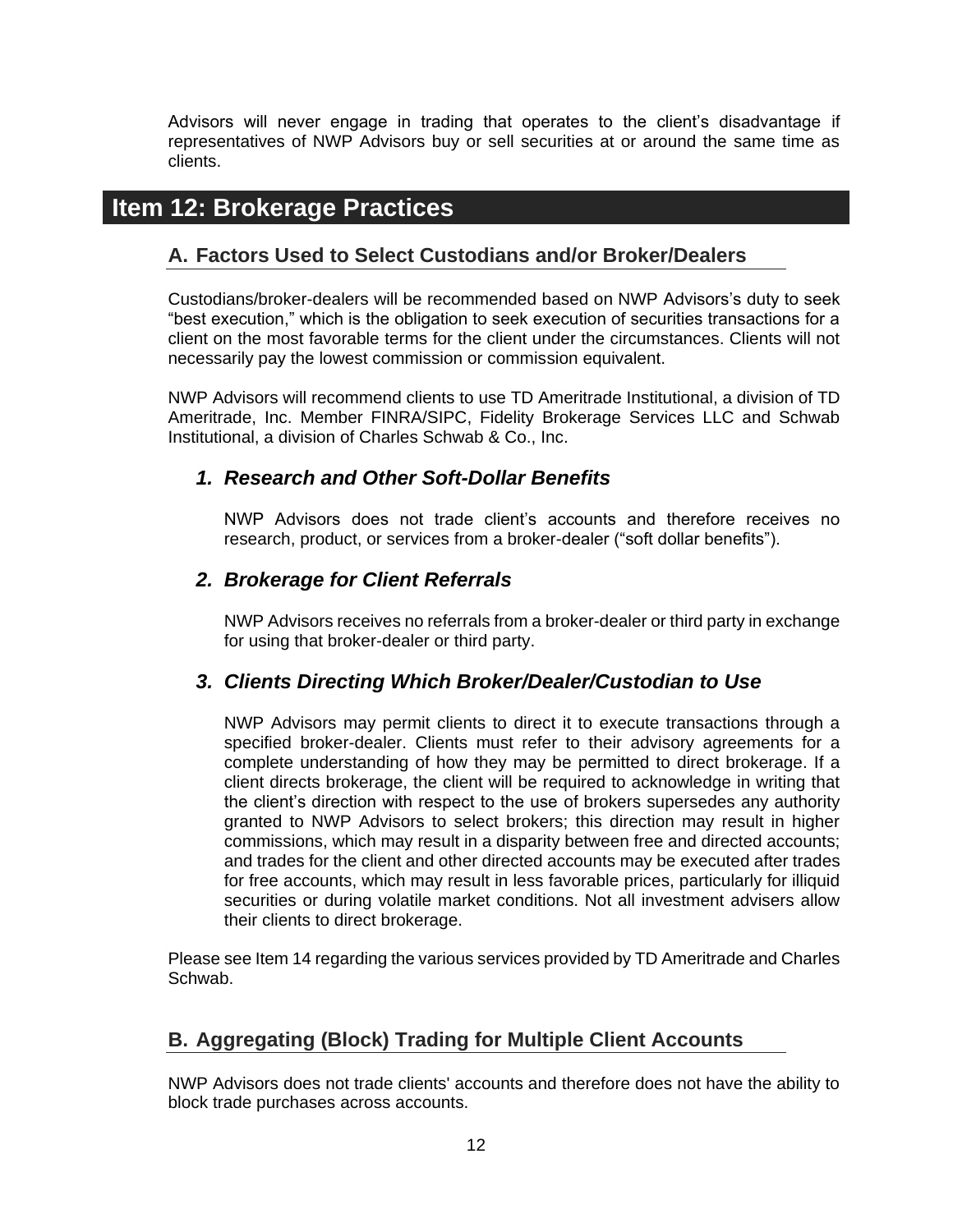## <span id="page-15-1"></span><span id="page-15-0"></span>**Item 13: Review of Accounts**

#### **A. Frequency and Nature of Periodic Reviews and Who Makes Those Reviews**

All client accounts for NWP Advisors's advisory services provided on an ongoing basis are reviewed at least Quarterly by Dustin M Allbery, President, with regard to clients' respective investment policies and risk tolerance levels. All accounts at NWP Advisors are assigned to this reviewer.

All financial planning accounts are reviewed upon financial plan creation and plan delivery by Dustin M Allbery, President. Financial planning clients are provided a one-time financial plan concerning their financial situation. After the presentation of the plan, there are no further reports. Clients may request additional plans or reports for a fee.

#### <span id="page-15-2"></span>**B. Factors That Will Trigger a Non-Periodic Review of Client Accounts**

Reviews may be triggered by material market, economic or political events, or by changes in client's financial situations (such as retirement, termination of employment, physical move, or inheritance).

With respect to financial plans, NWP Advisors's services will generally conclude upon delivery of the financial plan.

#### <span id="page-15-3"></span>**C. Content and Frequency of Regular Reports Provided to Clients**

Each client of NWP Advisors's advisory services provided on an ongoing basis will receive a monthly report detailing the client's account, including assets held, asset value, and calculation of fees. This written report will come from the custodian. NWP Advisors will also provide at least quarterly a separate written statement to the client.

Each financial planning client will receive the financial plan upon completion.

## <span id="page-15-5"></span><span id="page-15-4"></span>**Item 14: Client Referrals and Other Compensation**

#### **A. Economic Benefits Provided by Third Parties for Advice Rendered to Clients (Includes Sales Awards or Other Prizes)**

NWP Advisors participates in the institutional advisor program (the "Program") offered by TD Ameritrade. TD Ameritrade offers to independent investment advisor services which include custody of securities, trade execution, clearance and settlement of transactions. NWP Advisors receives some benefits from TD Ameritrade through its participation in the Program.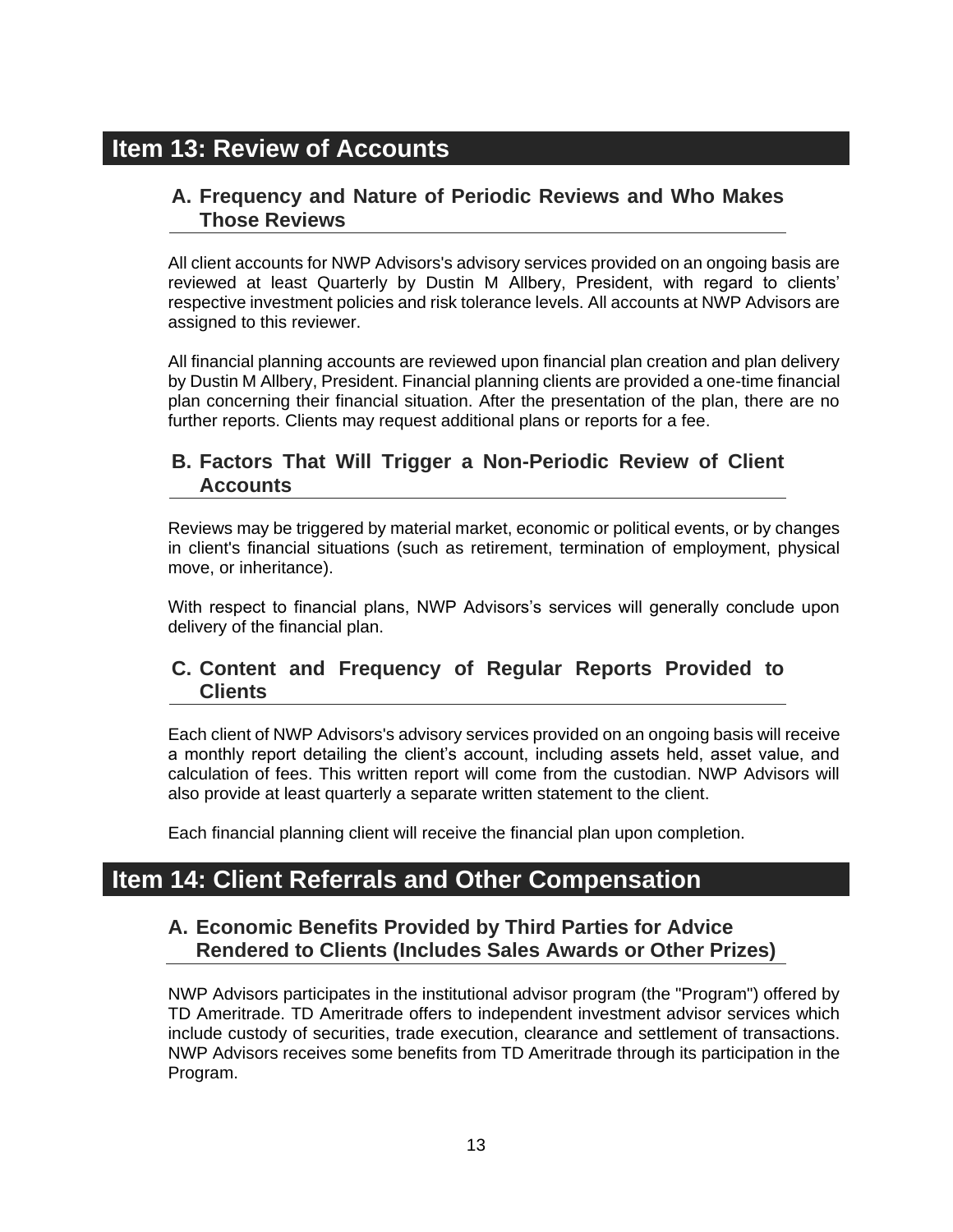As disclosed above, NWP Advisors participates in TD Ameritrade's institutional advisor program and NWP Advisors may recommend TD Ameritrade to clients for custody and brokerage services. There is no direct link between NWP Advisors's participation in the Program and the investment advice it gives to its clients, although NWP Advisors receives economic benefits through its participation in the Program that are typically not available to TD Ameritrade retail investors. These benefits include the following products and services (provided without cost or at a discount): receipt of duplicate client statements and confirmations; research related products and tools; consulting services; access to a trading desk serving NWP Advisors participants; access to block trading (which provides the ability to aggregate securities transactions for execution and then allocate the appropriate shares to client accounts); the ability to have NWP Advisors's fees deducted directly from client accounts as instructed by the third party investment adviser; access to an electronic communications network for client order entry and account information; access to mutual funds with no transaction fees and to certain institutional money managers; and discounts on compliance, marketing, research, technology, and practice management products or services provided to NWP Advisors by third party vendors. TD Ameritrade may also pay for business consulting and professional services received by NWP Advisors's related persons. Some of the products and services made available by TD Ameritrade through the Program may benefit NWP Advisors but may not benefit its client accounts. These products or services may assist NWP Advisors in managing and administering client accounts, including accounts not maintained at TD Ameritrade. Other services made available by TD Ameritrade are intended to help NWP Advisors manage and further develop its business enterprise. The benefits received by NWP Advisors or its personnel through participation in the Program, as directed by the third party investment adviser, do not depend on the amount of brokerage transactions directed to TD Ameritrade. As part of its fiduciary duties to clients, NWP Advisors endeavors at all times to put the interests of its clients first. Clients should be aware, however, that the receipt of economic benefits by NWP Advisors or its related persons in and of itself creates a conflict of interest and may indirectly influence the NWP Advisors's choice of TD Ameritrade for custody and brokerage services.

With respect to Schwab, NWP Advisors receives access to Schwab's institutional trading and custody services, which are typically not available to Schwab retail investors. These services generally are available to independent investment advisers on an unsolicited basis, at no charge to them so long as a total of at least \$10 million of the adviser's clients' assets are maintained in accounts at Schwab Advisor Services. Schwab's services include brokerage services that are related to the execution of securities transactions, custody, research, including that in the form of advice, analyses and reports, and access to mutual funds and other investments that are otherwise generally available only to institutional investors or would require a significantly higher minimum initial investment. For NWP Advisors client accounts maintained in its custody, Schwab generally does not charge separately for custody services but is compensated by account holders through commissions or other transaction-related or asset-based fees for securities trades that are executed through Schwab or that settle into Schwab accounts.

Schwab also makes available to NWP Advisors other products and services that benefit NWP Advisors but may not benefit its clients' accounts. These benefits may include national, regional or NWP Advisors specific educational events organized and/or sponsored by Schwab Advisor Services. Other potential benefits may include occasional business entertainment of personnel of NWP Advisors by Schwab Advisor Services personnel, including meals, invitations to sporting events, including golf tournaments, and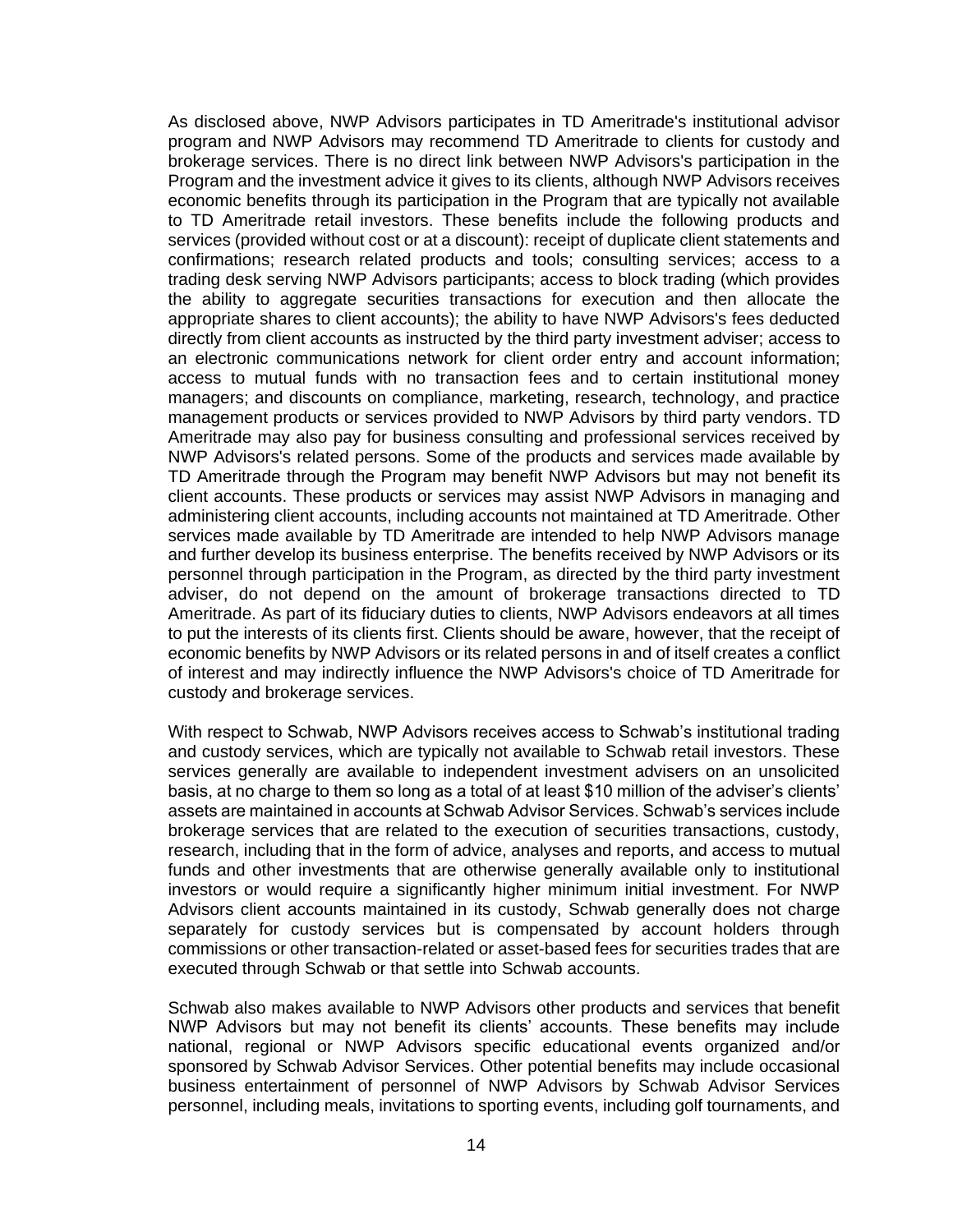other forms of entertainment, some of which may accompany educational opportunities. Other of these products and services assist NWP Advisors in managing and administering clients' accounts. These include software and other technology (and related technological training) that provide access to client account data (such as trade confirmations and account statements), facilitate trade execution (and allocation of aggregated trade orders for multiple client accounts, if applicable), provide research, pricing information and other market data, facilitate payment of NWP Advisors's fees from its clients' accounts (if applicable), and assist with back-office training and support functions, recordkeeping and client reporting. Many of these services generally may be used to service all or some substantial number of NWP Advisors's accounts. Schwab Advisor Services also makes available to NWP Advisors other services intended to help NWP Advisors manage and further develop its business enterprise. These services may include professional compliance, legal and business consulting, publications and conferences on practice management, information technology, business succession, regulatory compliance, employee benefits providers, human capital consultants, insurance and marketing. In addition, Schwab may make available, arrange and/or pay vendors for these types of services rendered to NWP Advisors by independent third parties. Schwab Advisor Services may discount or waive fees it would otherwise charge for some of these services or pay all or a part of the fees of a third-party providing these services to NWP Advisors. NWP Advisors is independently owned and operated and not affiliated with Schwab.

#### <span id="page-17-0"></span>**B. Compensation to Non – Advisory Personnel for Client Referrals**

NWP Advisors does not directly or indirectly compensate any person who is not advisory personnel for client referrals.

## <span id="page-17-1"></span>**Item 15: Custody**

NWP Advisors does not take custody of client accounts at any time. Custody of client's accounts is held primarily at the client's custodian. Clients will receive account statements from the custodian and should carefully review those statements for accuracy. Clients are urged to compare the account statements, reports and invoices they received from the custodian with those they received from NWP Advisors.

## <span id="page-17-2"></span>**Item 16: Investment Discretion**

NWP Advisors does not have discretion over client accounts at any time.

## <span id="page-17-3"></span>**Item 17: Voting Client Securities (Proxy Voting)**

NWP Advisors will not ask for, nor accept voting authority for client securities. Clients will receive proxies directly from the issuer of the security or the custodian. Clients should direct all proxy questions to the issuer of the security.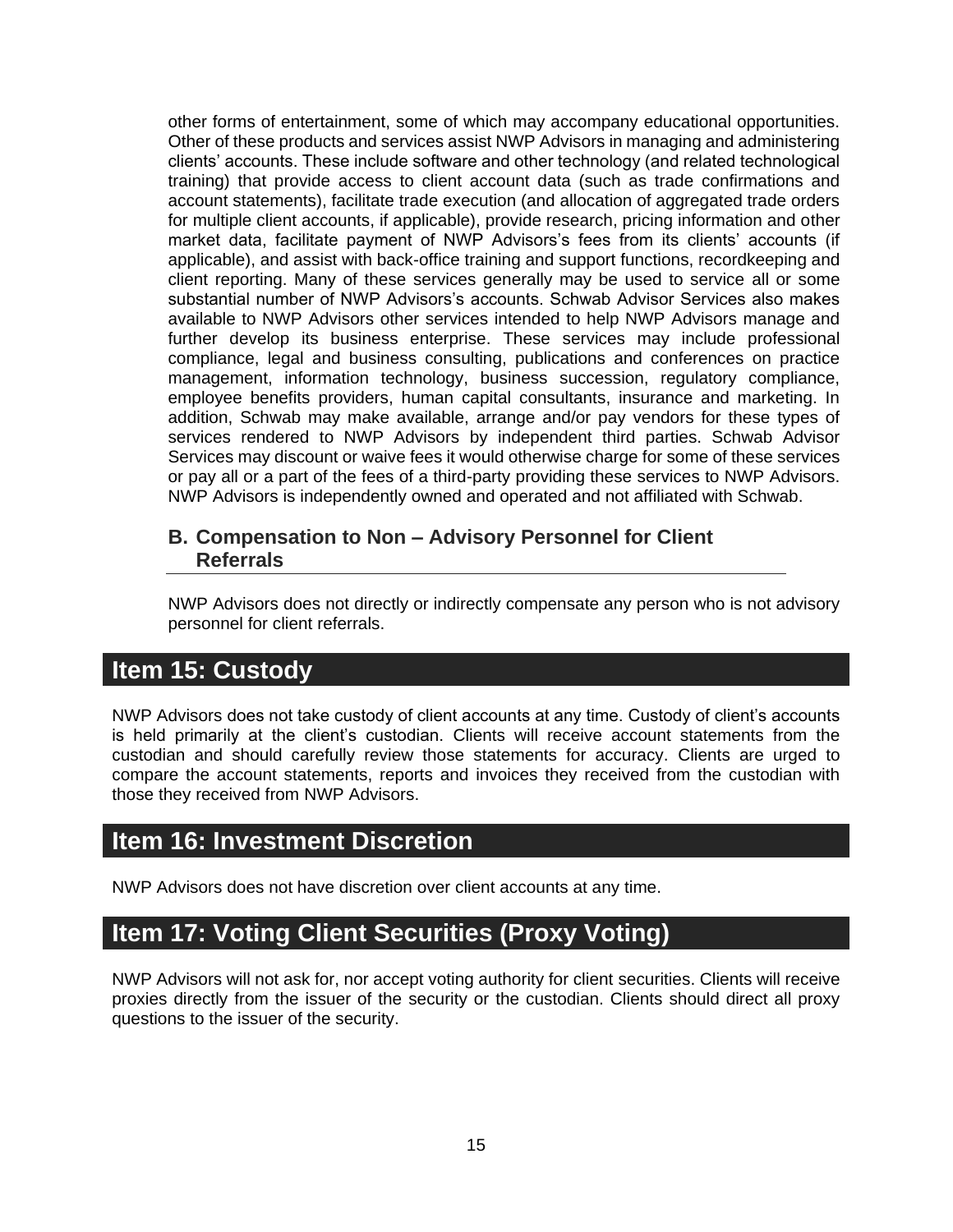## <span id="page-18-1"></span><span id="page-18-0"></span>**Item 18: Financial Information**

#### **A. Balance Sheet**

NWP Advisors neither requires nor solicits prepayment of more than \$500 in fees per client, six months or more in advance, and therefore is not required to include a balance sheet with this brochure.

#### <span id="page-18-2"></span>**B. Financial Conditions Reasonably Likely to Impair Ability to Meet Contractual Commitments to Clients**

Neither NWP Advisors nor its management has any financial condition that is likely to reasonably impair NWP Advisors's ability to meet contractual commitments to clients.

#### <span id="page-18-3"></span>**C. Bankruptcy Petitions in Previous Ten Years**

NWP Advisors has not been the subject of a bankruptcy petition in the last ten years.

## <span id="page-18-5"></span><span id="page-18-4"></span>**Item 19: Requirements For State Registered Advisers**

#### **A. Principal Executive Officers and Management Persons; Their Formal Education and Business Background**

NWP Advisors currently has only one management person: Dustin Michael Allbery. Education and business background can be found on the individual's Form ADV Part 2B brochure supplement. Form ADV Part 2B will be delivered in conjunction with Form ADV Part 2A.

#### <span id="page-18-6"></span>**B. Other Businesses in Which This Advisory Firm or its Personnel are Engaged and Time Spent on Those (If Any)**

Other business activities for each relevant individual can be found on the Form ADV Part 2B brochure supplement for each such individual.

#### <span id="page-18-7"></span>**C. Calculation of Performance-Based Fees and Degree of Risk to Clients**

NWP Advisors does not accept performance-based fees or other fees based on a share of capital gains on or capital appreciation of the assets of a client.

#### <span id="page-18-8"></span>**D. Material Disciplinary Disclosures for Management Persons of this Firm**

There are no civil, self-regulatory organization, or arbitration proceedings to report under this section.